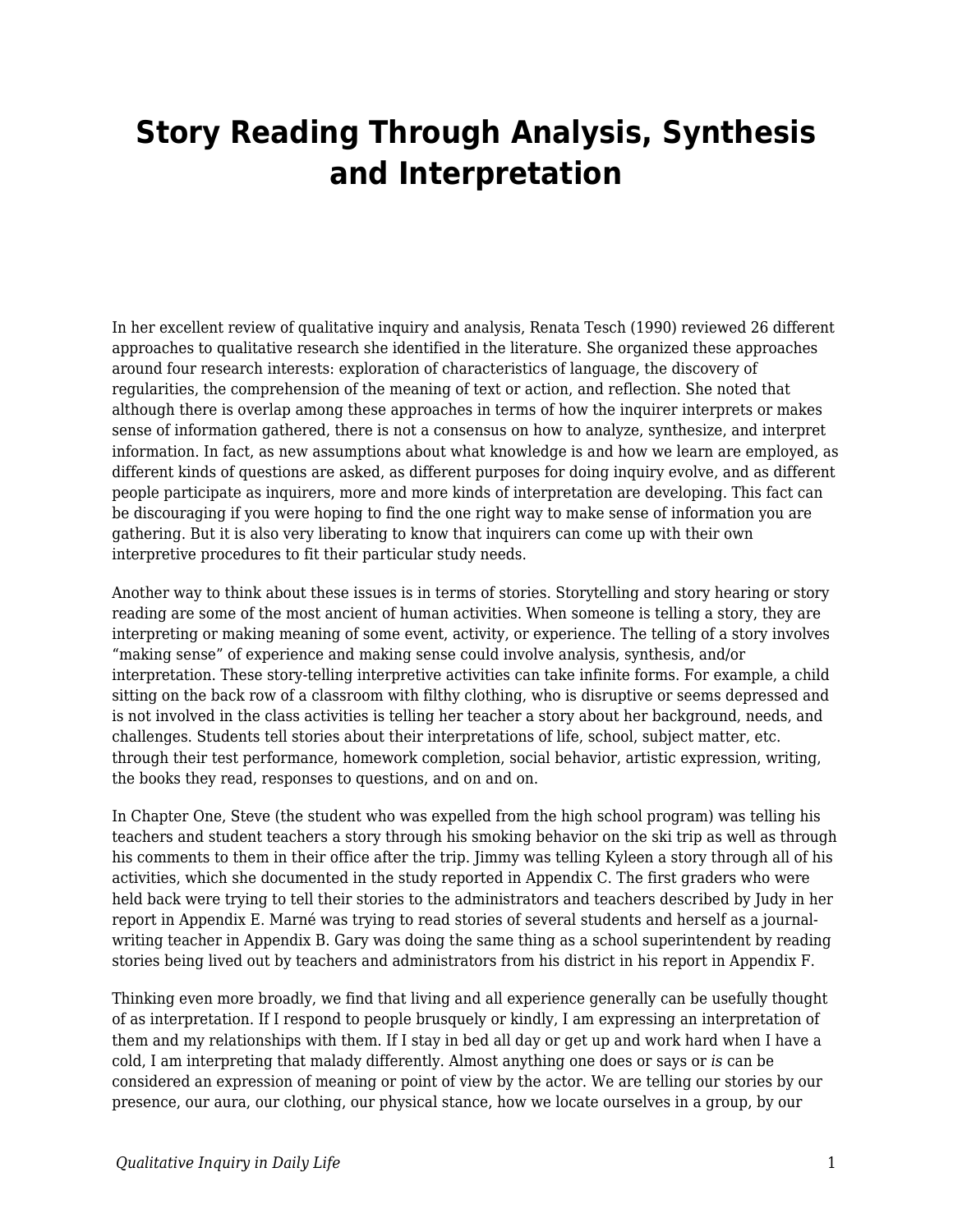faces, by all that we are. If this is so, everyone is constantly telling stories or expressing interpretations of all their experiences. And anyone who is interested in hearing those stories has more than enough to listen for. Educators face many storytellers daily.

In a slightly more restricted sense, there are many different ways we *actively* or *deliberately* interpret experience "reflectively" or "thoughtfully" (as opposed to simply living out our interpretations of life's events). Some of these interpretations are done in relative solitude while others are interactive. Interactive interpretations can be with people we are close to or with relative strangers. Thinking about these deliberate interpretations as "readings" of the stories people are telling us through their lives or readings of our lived experience may open up some new ways of making sense of qualitative inquiry activities. Some examples of deliberate forms of interpretation, which allow the interpreter to get a new "reading" are:

- Letting an experience or idea "sink in" to our sub-conscious and seeing where it leads.
- Literally reading others' writings and letting their interpretations spark new connections in the reader.
- Writing (journals, memos, letters, poetry, field notes, and others) helps the writer to clarify *her or his* thinking and perspective.
- Making summary statements about an experience, receiving critical feedback from others regarding those summaries, and defending the summaries with an open mind.
- Responding to a request to summarize the key learning or insights obtained during a study.
- Therapeutic talking with a counselor, a friend, or a support group about experiences.
- Meditating in various forms (while running, dreaming, engaging in martial arts, practicing Zen, praying, and so on) allows the participant to step back from the experience and get a different reading.
- Using any of the common art forms (such as painting, drawing, dance, music, and story telling itself) can help the artist to "read" an experience in a different way, to interpret it.

Educators who think of themselves primarily as learners are constantly seeking for better and better ways to read the stories others are telling through their lives. This is deliberate interpretation. Teachers face entire rooms full of students who are telling stories that may be very foreign to the teachers' experiences. They face the challenge of helping the students integrate parts of those stories into a coherent classroom story that everyone can share, but which does not threaten or destroy the story elements unique to each member of the class. And of course, teachers have their own stories to merge with the students' and class's stories. Administrators face the same challenge at building and institution levels. Part of the challenge of qualitative inquiry and of education generally is to learn to read the stories others are telling, to understand them, to have compassion for them.

In a sense then, this whole book on qualitative inquiry is about helping educators invite the people they work with and themselves to tell their stories more powerfully. It is also about helping educators find better ways to hear or "read" those stories and to share what they learn through those readings with people they want to help. Chapter Nine focuses on the sharing of story-readings. *This* chapter provides an opportunity to look in more depth at a few of the many ways of reading or interpreting people's stories to give you a sense of what is possible. You are invited to take this closer look by:

- 1. exploring how you are already interpreting or telling stories of *your* experience through the way you are living,
- 2. exploring how you are already reading or interpreting others' interpretations or stories, and
- 3. considering some additional ways you might read others' stories through qualitative inquiry